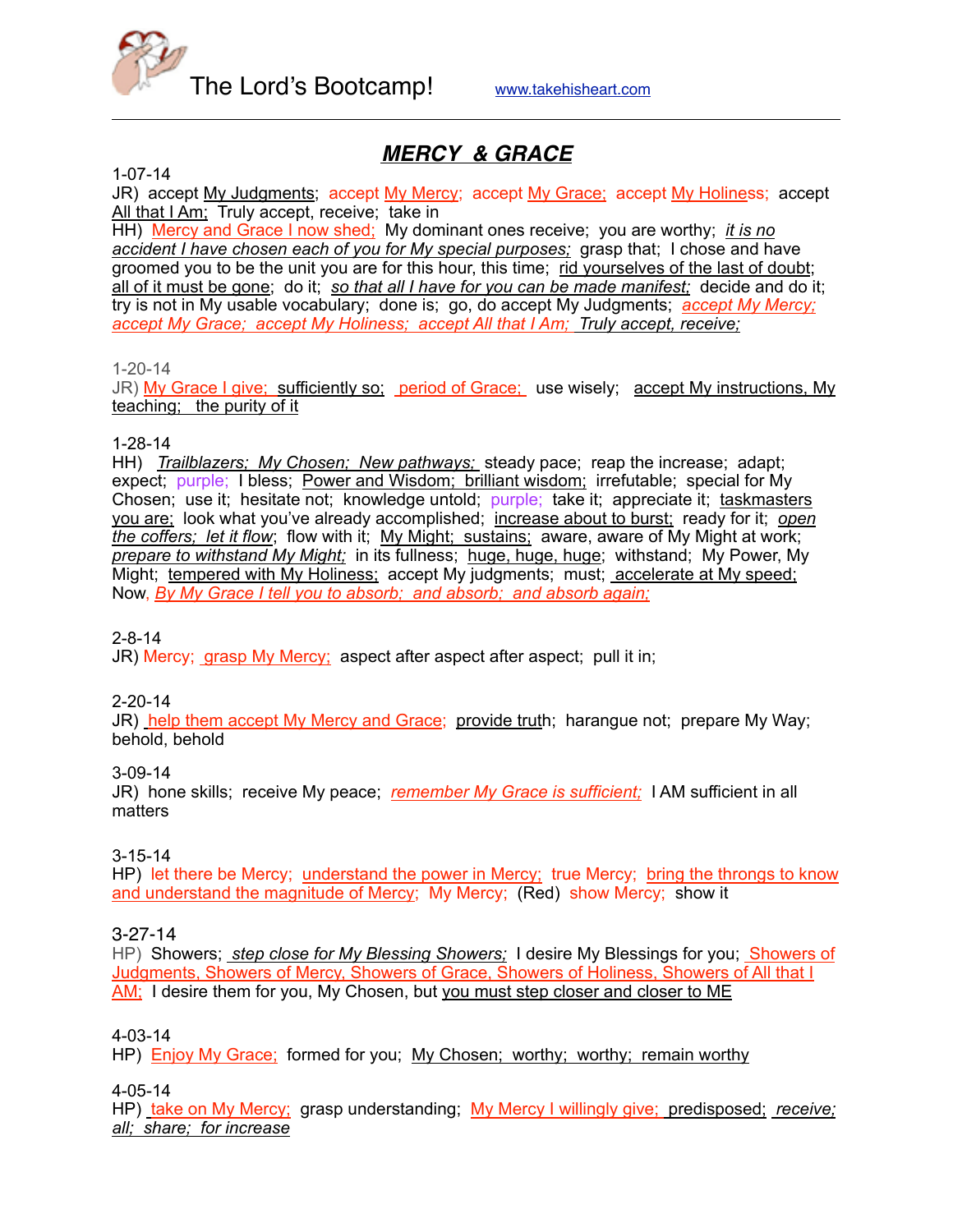4-12-14

HH) Holy am I; God of Mercy and Grace; My Mercy and Grace I dispense upon My own; *double portions for My obedient Chosen;*

4-13-14

HP) My Mercies are unending; come that you may receive; My Mercies poured out for you; *be not wary of My Judgments; enter into them; be strengthened by them; embrace them*

4-22-14

HH) horizon is closer; enter into My Grace; My Grace;

6-12-14

HP) Yes, I AM Merciful; *doesn't mean carte blanche*; [I saw an arch of red around His thumb. After writing this I suddenly remembered *His thumb meant His judgment.*] *light-bulb moment; understanding expanding at exponential rate; ever increasing; as well*

#### 5-29-2014

HH) Mercy; understand Mercy; *beyond man's surface knowledge;* (I asked for the depths of His Mercy.) installing in your body / Body where it has not been before; prepare your mind for all that I AM;

#### 6-03-14

L) Goodness and Mercy dwell with you; *encourage others to receive; they are for all who will;* expand the wealth

6-07-14

HP) Behold My Grace; Behold as I distribute; of My Holy Grace;

HH) *understanding cometh;* patience; not a time for haste; I with His right hand moving from left to right, He swiped so I could see] *Behold My Grace; My love in action; My abiding Grace;* let it usurp; [my whole body was completely surrounded by His Grace] I love this much; tell them; tell them; acknowledge My Grace; Me; you are in receivership mode;

6-27-14

HH) *Mercy; show it*; receive it; Juggle not; Mercy given; a blessing; teachable moments; aware; you are My Blood bought; teach; use the words, illustrations I give; embellish not; simple to the point; retainable; this is My charge to you; be My delivery vessel; no more, no less; I AM the Alpha and the Omega; in Me you say you trust;

7-05-14

HP) *petition; for My Grace;* teach them; facets of Grace; double the knowledge; **petition Me**

8-05-14

HP) Mercy upon you; Mercy for My Body; abuse not; nor assume; learn, adjust; fathom Me; My Holiness

8-21-14

HP) Mercy drops falling; *be under them; My protection; receive*; give Me the problems, the woes; come to Me whole; all of each of you

### 8-25-14

HP) Holy Mercy; receive; allow; bend, My child; *It is now upon your back;* carry it wherever you go; distribute; allowing My dispersal; blessing, increasing HH) give it up to Me; now, prepare to write; *The Magnitude of My Mercy is beyond man's comprehension; Heretofore only Mercy drops could be given.* I desire to give more, so much more. Obediently disperse. *Start now so legal increases can be made*. Watch, Watch, Watch. I will show. Question Me not; I will show. *[I saw my right hand on foreheads.]* Yes, dispersal into brains, thinking processes. *[He showed me to place my hand on my forehead, so I did.*]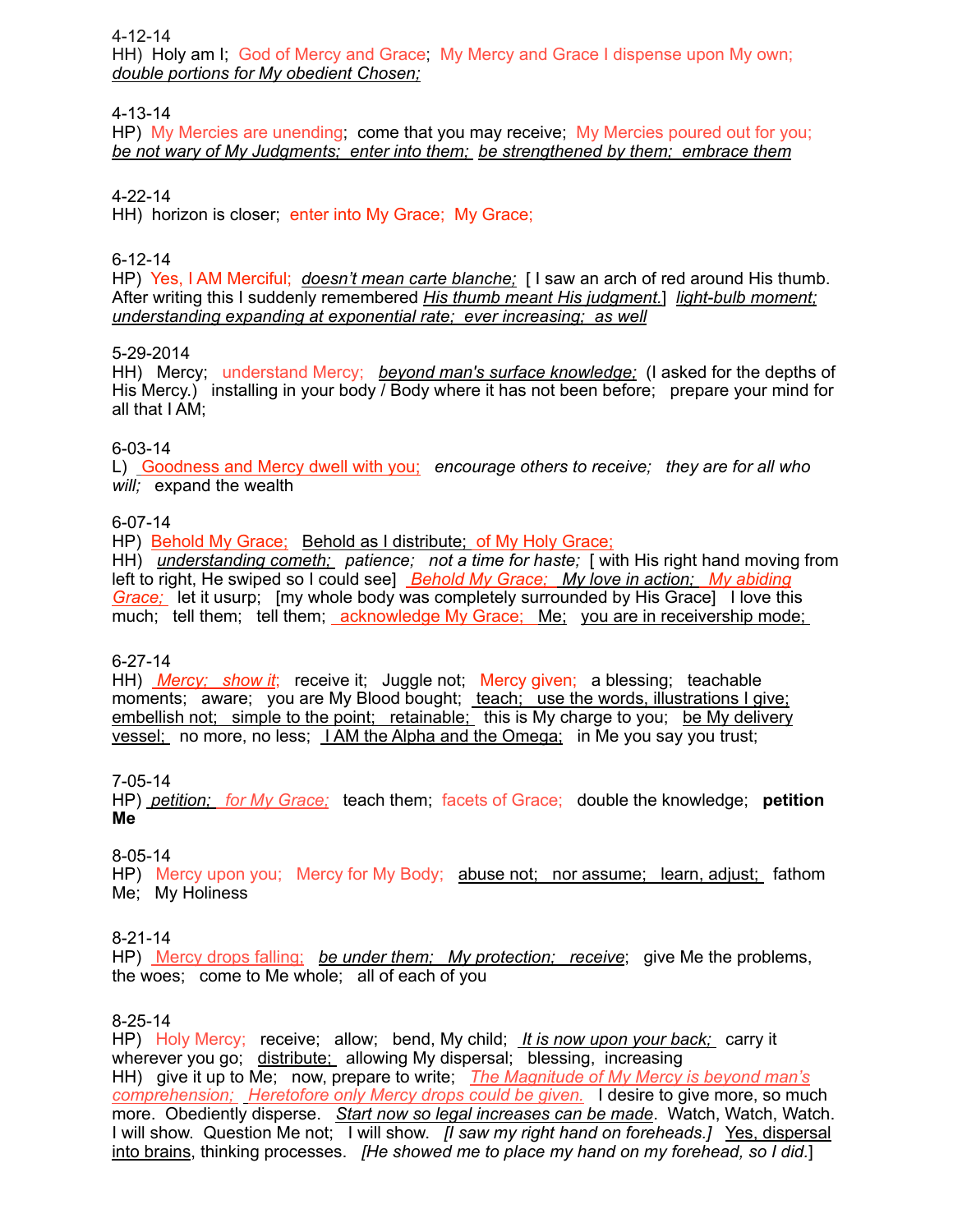Yes, My little one, that you may be the first. You have done well. Paradox, but it is so. You have believed, accepted, allowed. My Will is so.

#### 8-29-14

L) Be Merciful; as I AM Merciful; rail not; look beyond; be true; look beyond; *know facets of Mercy;* apply; go beyond; this is My charge

#### **10-21-14**

**HP) Mercy, Mercy, Mercy; accept; mending road, mending path; take them; follow My lead; careful, sure steps; follow, follow, follow;** 

#### **10-27-14**

**HP)** *ongoing Mercy;* **abuse not; accept as I give; share; show as I have shown; My details; be not derailed; foil the spectacle;** *harken to Me, My voice; tell those who will listen*

#### Wed, 29 Oct 2014

HP – be not concerned; because of Mercy being shown does not mean digression; continue on; that My purposes be fulfilled; onward, My chosen; *correct selves & move forth; forth in My true Power and Might;* Mine; understand; My Power, My Migh**t;** stop abuse;

#### 10-30-14

HP) again, remember My Grace is sufficient; in all matters; count on it; know it; true of all the elements of the progression; be consciously aware; *I am sufficient; I am sufficient; My ways are sufficient; all I am is sufficient; n*ow, allow Me; allow Me; tell them they must remember to allow Me

#### **11-11-14**

**HH) benevolent;** *benevolent grace; I give; take, use;*

11-15-14

HP) *given Mercy under attack;* (DP) come against; *thanks; your hand may be small but it is Mighty;* (Red) count it all joy and done; HH) *Mercy plated inside and out;*

#### Sunday, 30 Nov 2014

HP - mercy, mercy, show mercy; condemn not; mercy & truth instead; hunger after Me; My peace I give

#### 12-16-14

HH) acknowledge My plans; *sing a new song;* truth must prevail; give Me sacrifices of praise;

praise worthy of a king; *I shall deliver; My own*; P; show Mercy, show Mercy; project My grace; may it ever flow; be not afraid;

#### 12-21-14HP)

 Mercy given; freely; take as I give; *My Grace, Hallowed; treat as such; abounding wisdom; deep understanding;* purest pure; next, My Holiness; come, come, come

#### 12-31-14

HH) Praise accepted; appreciated; Mercy drops are falling; perform, perform My truths;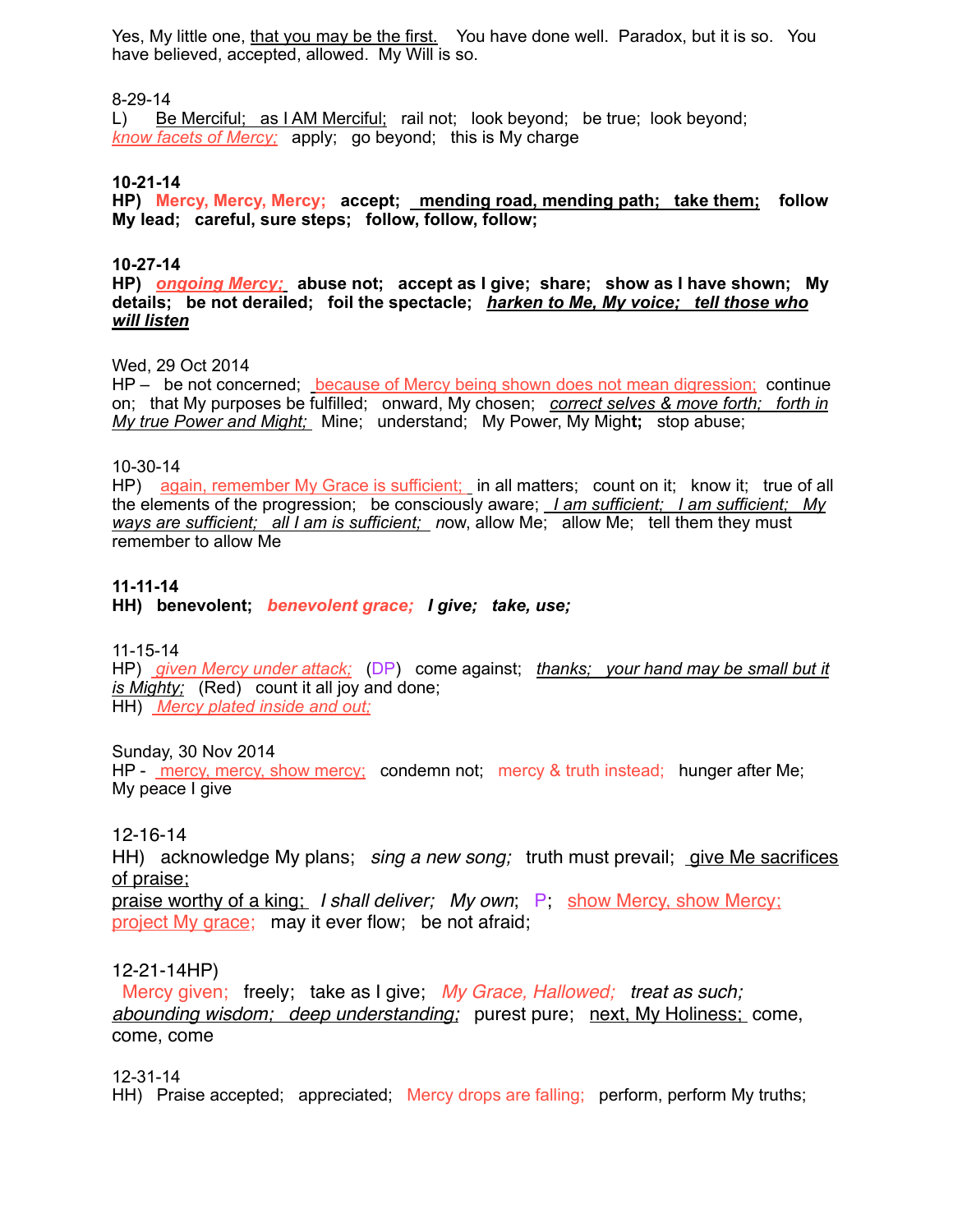#### 6-06-15

HP) understand My Mercy and My Grace; *My Bride must act and react with Mercy and Grace;* d*ig deep into their facets;* mercy and grace are not blanket statements to be tossed about; know their depths; know their ramifications; truly know and understand;

# 6-29-15

HP) **t**ender My Mercies to the lost; My liaison be; *show Mercy, explain Mercy* HH) let My Mercy and My Grace shine through you; all I give is sufficient; allow it to increase; you know how; *prepare for the worst, expect the best; I am the best, expect Me;* I tell you expect Me; expect Me wherever you are;

## 8-18-15

HP) *Mercies in place;* use wisely; aware of their facets; aware of their effects; teach My Mercies; simple, honest truths; *My Mercy is upon you;* share it; *hoard it not; share it that it may increase*

# *9-11-15*

HP) mix Mercies with the Praises; *Praise brings Mercy;*

# 9-15-15

HH) *watch My Mercy at work;* watch, no assuming; *My Mercy endures forever*; I have proclaimed it; accept, accept; *proclaim your acceptance;*

# 10-03-15

HP) *let there be Mercy;* Kingdom, Glory, Praise; Hallelujah; yes, great, great Praise; Bride Praises

# 12-08-15

L) Procrastinate not; danger lurks; tend, tend, Bride, tend; *My Mercies I've given, but you must tend;* see to it

### 12-11-15

L) Plus; all of Me plus; My benediction, My blessing, My Mercy, My Grace; yes, plus, plus, plus; always more and increasing

# 12-30-15

HH) silence; Mercy flows; stop it not; Mercy Praises to Russia; keep them stirred;

### 1-13-16

HP) tender Mercies; I have such tender Mercies for you, My Chosen; receive them; allow them to adjust your hearts; willingly allow;

### 1-18-16

L) Mercy granted; bask, absorb; put to use; grant as you have been granted; keep the blessing flowing; cease it not;

### 1-27-16

HP) Mercy given; *consciously give;* aware; give of My Mercy; *giving allows increases;* you know that; give of what I've given, Bride;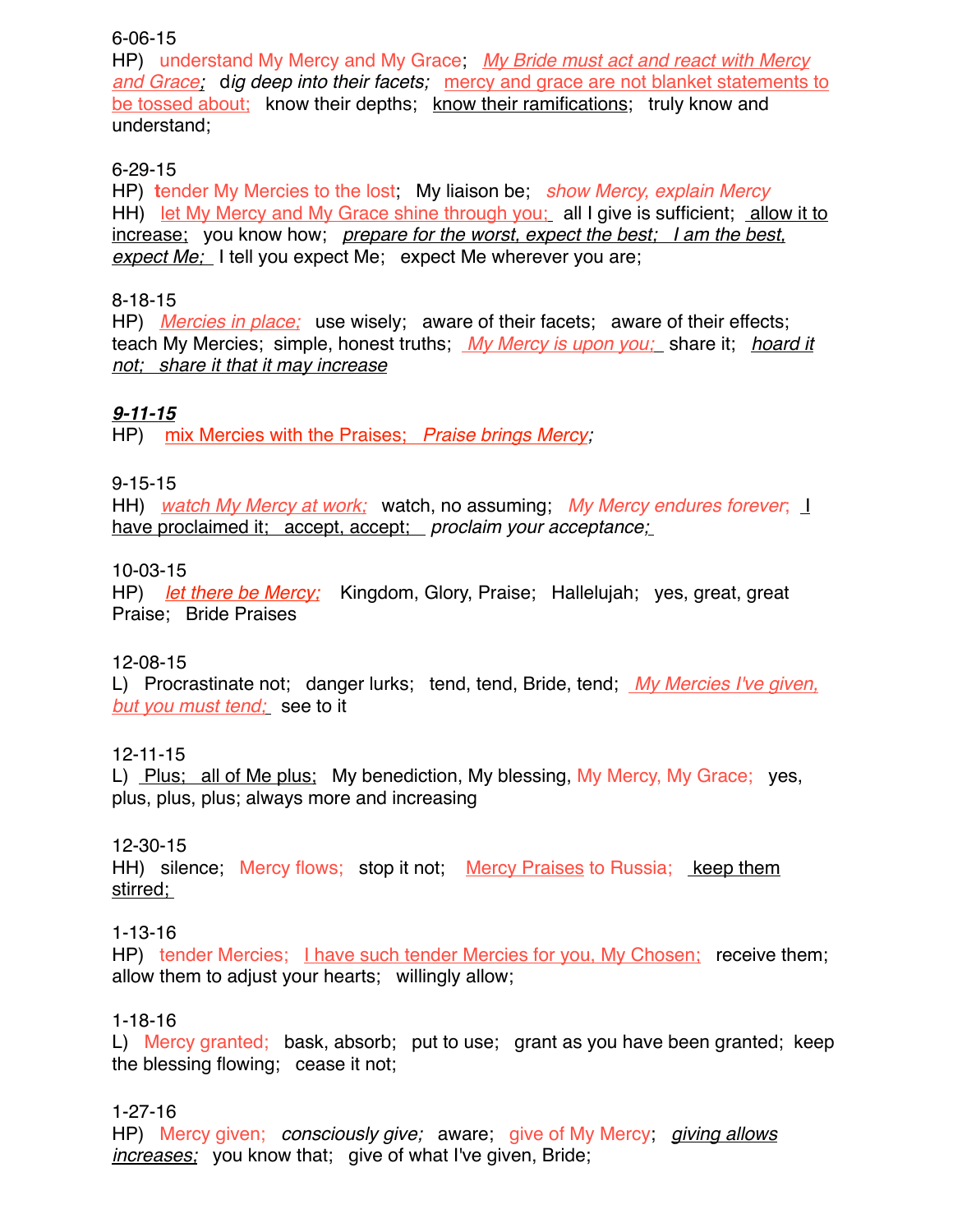### 2-16-16

L) I have Mercy; Mercy for the throngs; they must be told; help them to believe; testify, testify; My Chosen, you have testimonies to tell, to share; with My Grace, tell

# 2-18-16

HH) silence; Mercy; there will be a time of great Mercy; My Chosen must get all who will saved; united effort; united effort; let not this time slide by; I will quide, seek Me; get foundation poured and set for great masses of numbers;

# 2-20-16

L) Mercy given; (I knew it was for Victoria and those she was ministering to.) true; Chosen, keep backing her up; crucial; facing strongholds; send strength; HH) dole Mercy to cover anger; watch carefully; let not anger reign watch for My hand at work; join Me; good, now speak it forth; go now, tend to Our work

# *4-03-16*

L) Mercy given; *receive it; receive every facet I give;* masses must know; teach them; reveal to them

### 4-30-16

HH) Mercy given; receive; Power in Mercy; yes, I said Power in Mercy; yes, receive all its facets; (I received the facets of Mercy and then realized *there were facets of the Power in Mercy to receive* also.) yes, knowledge gained;

### 5-09-16

L) Mercy, Mercy, Mercy; understand My Mercy; not man's idea of it; My Mercy; *Bride, the fullness of My Mercy is in your hands; use it; know its purpose and use it; masses await*

### 5-21-16

HP) come forth into My Grace; time to fully experience it; not man's idea of it; truth of My Grace; *many, many facets; accept them; locked away in My depths for this time; expect its flow; facet by facet so you can grasp;* Bride, be ready, expect, accept

### 6-10-16

L) go to the depths of My tenderest Mercies; grasp each facet from the deep; not to be dispensed at will or happenstance; know the purpose; discern as I do 7-17-16

HH) Mercy; this day be aware of Mercy; Mercy given and to be given; take notice; careful notice; My Mercy at work; *a Mighty force;* remember, Satan has none and shows none; Mercy drops are falling for a time; aid, aid, aid; *absorb their blessings;*  aid others in receiving and absorbing; let no drops fall unused;

# 7-18-16

HH) My Grace is upon you; know it; time, time for depths of Grace; extensive facets; sit; silence; raise your hand; cover your eyes; eyes behold, eyes behold; adjustments to make; allow Me; *time frame; several frames of time soon;* be ready for action; do precisely as I say;